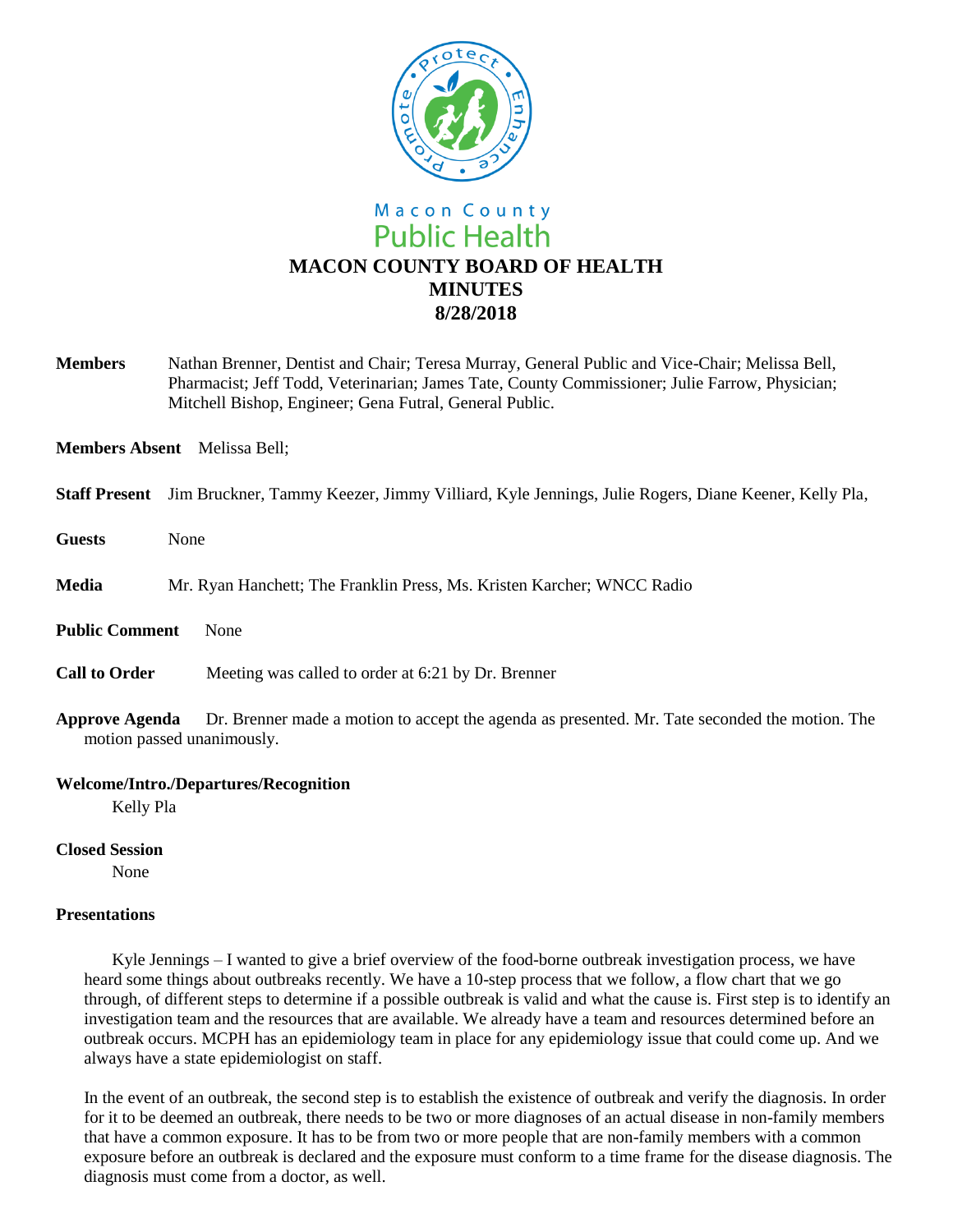The third step is to establish a case definition, a statement that says the people that may possibly have that disease are going to have similarities – exposure routes, same symptoms, and share a diagnosis of the disease. The fourth step is case finding. We need to find all the cases that we can and we have a group called Contact Traces to call people, find their exposure, symptoms, etc. If it's necessary, we could put out a press release, but that's usually with large scale outbreaks.

The fifth step is to do research where the disease came from, who else has it, any other issues we need to worry about. The sixth step is a study of disease itself and how it spreads, narrowing exposure location, times and food or drinks that the patients may have consumed. We run a statistical analysis to find cause and at the Health Department we use an odds ratio - the higher correlation of people eating a certain food and getting the illness gives us evidence that that food was cause, this works with food or restaurants. We look at the one with the higher odds ratio. If those numbers that come back make sense, we can go look at practices of the restaurant - who prepped the food, sources of the food, if numbers don't make sense, we can run additional studies but we'll have to lean on the state at the point for input. The seventh step is to implement control measures and communicate findings. Education is the best control measure that we have because usually once the information reaches the health department, the outbreak is over, so we'll talk to effected parties and responsible parties to discuss where the issues came from and how to change what they're doing. Sometimes we might reach out to public, but that would be mostly in widespread outbreaks.

Another control measure is to embargo food or limit or eliminate a food service worker's contact with food if the worker is sick or in some way spreading the virus. We then report to any other jurisdiction in the vicinity, especially if the cause of the outbreak is a food source, the restaurants need to know if a supplier is at fault.

The eighth step is to maintain surveillance once the outbreak is over, especially if there are still ways it could be spreading. We want to heighten awareness. Recently we had social media reporting an outbreak and we hadn't heard anything about it from Environmental Health or Communicable Diseases. So, we called the registered infectious disease person and found out that what was being reported on social media wasn't true. There was one case of a certain disease, but there was no wide range and no exposure to a restaurant in the time frame that it takes the disease to present.

We have had outbreaks that were validated that were reported in social media including one establishment where a food service worker had been handling a food product and a certain number of people had come down with a disease, the disease was reportable, we went through the investigative process. In doing that, we discovered a number of people who had the disease, isolated the cause, which was food handling issues, corrected it, and there were no more issues after that.

Jim Bruckner informed the meeting that anything the health department does with a food-borne outbreak is public information. If anyone sees anything on social media, they can call the health department to find out if the information is true. El Charro's is currently suffering from a social media blitz that suggested they were the cause of an outbreak. The public health department doesn't have a duty to report that nothing is wrong, but what we can do is talk to the restaurant, give them all the information that we've given at this meeting and there are no outbreaks in relation to them. They can then take that information to the media and tell people to call us.

Kyle Jennings then suggested that all food inspections are listed on the Macon County website. You can go look at the most recent inspection report by going to health department foods section where there is a link to Macon County establishments, type in any restaurant name and you can pull up any report.

**Approve Minutes of Previous Meeting** Mr. Tate made a motion to accept the minutes as approved. Mrs. Futral seconded the motion. The motion passed unanimously.

## **Old Business**

A. Adult Dental is a challenge right at the moment. We've had two contract dentists, one who had a mix up with his company who had sent him an email seeing if he'd stay for September, he thought they were talking about August and we found out that today was his last day. We've only had one applicant and she originally said that she could work a four day work week, but when we sent the preliminary offer letter, she said she only wanted to work two days instead of four. The same company that sent us the current dentist has found someone that can work Fridays and the current dentist gave us six days in September that he can work. The stating salary is \$113,000 where the average for the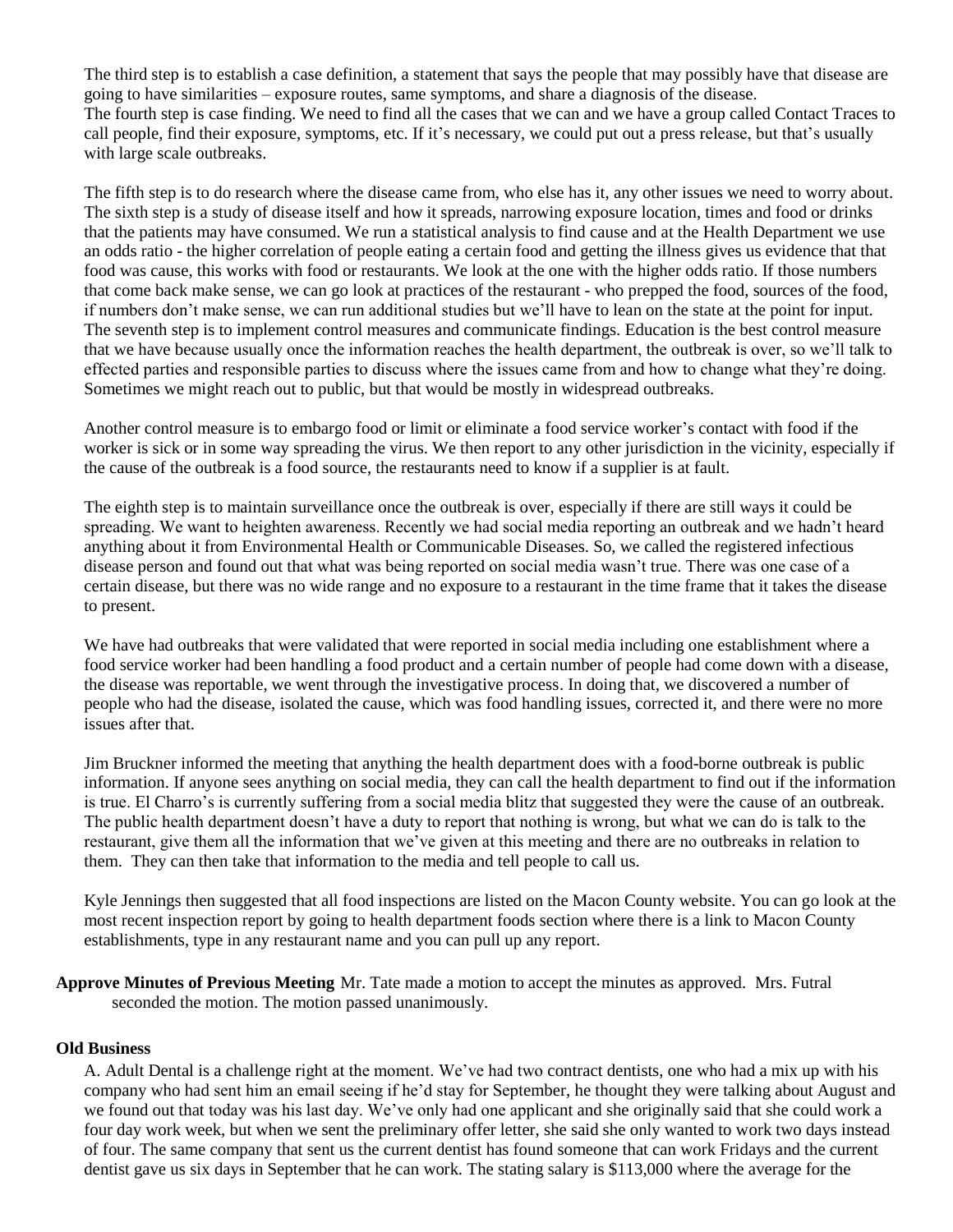region is \$150K and a dentist who's been with us since 2001 isn't at \$150K. We will need to look at dentist salary. We are trying to keep adult dental open four days a week.

## **New Business**

A. Grants – we've had some success with grants, one local, Evergreen which is one year, \$43,110. Primarily using it for No Wrong Door, which is being worked on by Ronnie Beale and partners from the community to put a health care navigator in place. The navigator would be able guide people resources, direct them to the appropriate entity. The other part of the grant is for expansion of tele-psychiatry services within county, hopefully we can expand that out to local providers. We've also received a regional food and farming grant, which can double food bucks for someone on food stamps or WIC. It can double veggie food bucks, working with MountainWise. One not mentioned on the agenda is a grant from the Mission Health Foundation, a one year, \$40K grant focused on community wellness and is also MountainWise grant. ARC is a grant targeting the aeronautics and auto industry, in Franklin we have companies that produce parts and components for the aircraft and auto industry. It's one million five thousand dollars for 5 years to expand wellsite services. We have several projects we are moving forward with and partnering with other groups in the region.

B. Environmental Health rules update – There was some legislation that passed in early summer, with a few things that affected all programs. House bill 573 – setback from septic system to single well from 100 feet to 50 feet. In the past this was allowable, but certain conditions had to be put on the well. Now, as long as we have 50 feet between a septic system to a single family well, no increased construction standards on the well. Probably won't affect a whole lot, just not as much construction requirements on septic systems and wells and will mostly affect tighter neighborhoods.

Senate Bill 711 – provided for raw milk to be sold for human consumption as long as the person who is purchasing the milk has a share of the lactating animal. It is still illegal via interstate commerce and will not be allowed in restaurants, partly because you have to own a share of the animal.

House Bill 374 – Section 2, allows for temporary food establishments to be open for 30 days instead of 21, temporary establishments do not need to meet the same standards as permanent restaurants. Provided that they're still meeting rules, they can apply to be open for another 15 days. Most other states keep those days shorter. Previously, temporary establishments had to be sponsored by a public exhibition or a transitory fair, now they can be sponsored by a tourism exhibit. The change in law is most likely tied to the equine event in Tryon. Tryon has put out a call to food inspectors across the state because they only have one food inspector.

 - Section 9 of the same bill relates to Septic Permit Extension Act, which extended every permit written since 2000 to 2020. Health Department has to make a site visit if you're bringing a dead permit back. Health Department cannot invalidate permit if changes were made to put in a septic system. Also, a licensed soil scientist may certify that land has been unchanged. If someone changes site and installs a system that doesn't meet the requirements, the Health Department is not under obligation to issue an operating permit.

 - Section 11a of the same bill covers replacement of distribution box by a certified contractor. Says it does not require a permit.

 - Section 11b – In the past, if a property was owned by the same owners but divided up within the family and installed separate septic systems for each division, it was considered one septic system and if one system large enough, it would needs to go to state. Now, if a property line is between two systems, they are considered separate systems regardless of ownership of the properties.

 - Section 11c – Says that licensed soil scientist may write septic permits. They will have to provide the information and work to us for designing of a system. They will give us soil information sheet, and we will issue permit. They still have to apply for permit through us. The scientists are required to have insurance, however, it is not spelled out in the law who has liability if the system fails. It is providing us work, and we're supplying permits. We still hold the card with the operations permit. Health Department can't issue operations permit if setbacks aren't what they are supposed to be. We will not put any information down ourselves, we'll just put it on top of what scientist gave us. Soil scientists generally get called in on lots where there's a lot of preplanning, say

when they're building large neighborhoods or complicated systems. We usually call in our state soil scientist to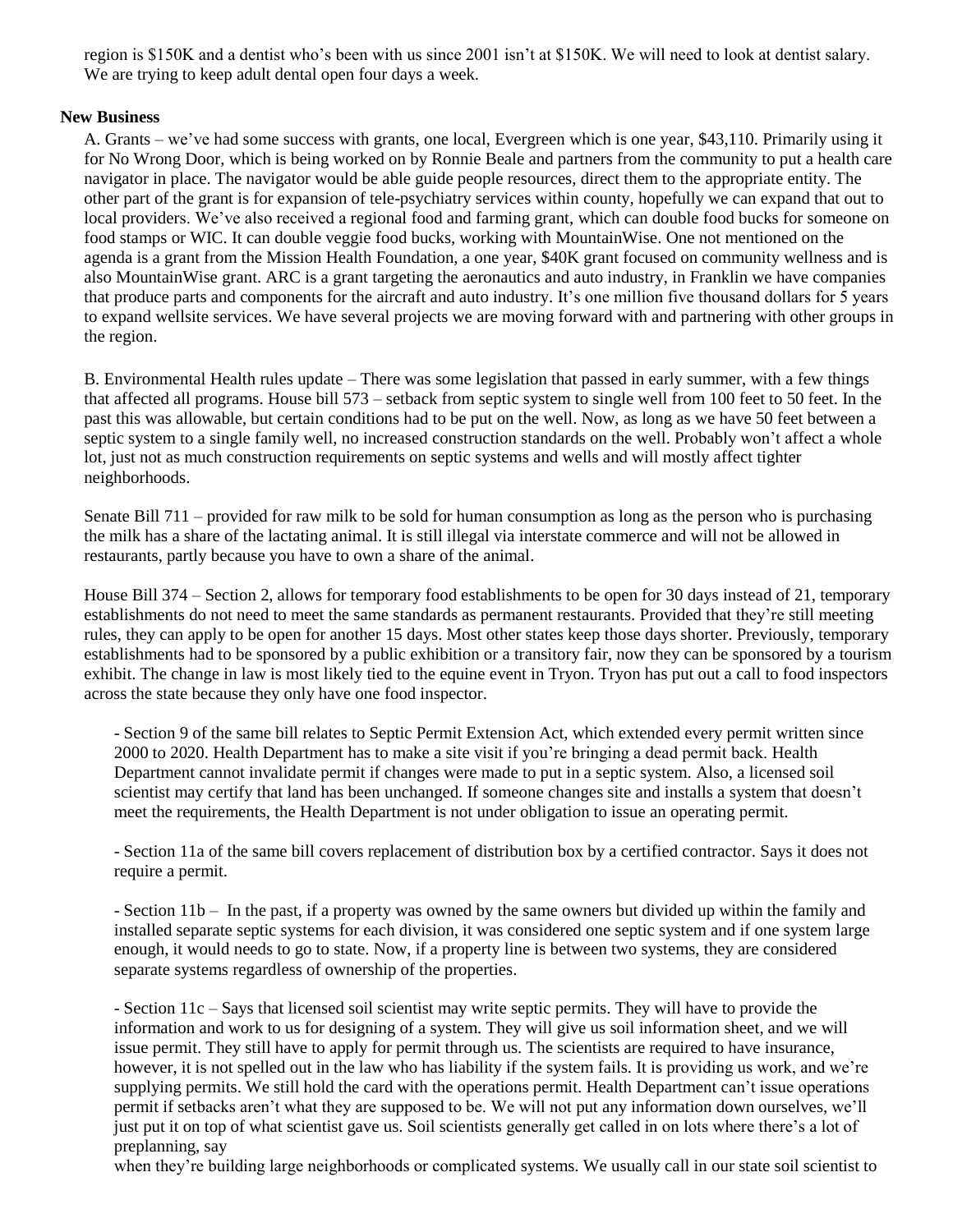verify their work. Now, we can't question them. Soil scientists usually cost three times what we do and the individual has to pay us anyway.

 - Last part – sect 12, says any drain fill type that has been permitted in the last 5 years is okay to use. We have one in Macon, we'll see how it goes.

C. Customer Satisfaction Survey – We conducted the annual survey in June. Last year we got 98 responses, this year 195 responded. We had a good number of Hispanics that completed survey. The only recommendation we had was one person who requested Saturday services. All in all, we had very good responses. Accreditation requires that we complete a survey, and present it to the Board of Health. We couldn't come up with anything that we need to change at this point.

D. Billing Guide – We made a few wording changes in our billing guide, included the page that the changes were made on in your book. WIC is a state program with federal dollars, so there cannot be any county restrictions. We will need to remove from WIC. Also, Medicaid is going to a managed care model. We have started contracting with different providers and United Healthcare won't allow us to have resident restrictions with their insurance (for adult and child dental and residency restrictions). If they have United insurance and we have a spot we will see them. Motion to accept made my Dr. Todd, Seconded by Julie Farrow. Passed unanimously

E. Fee changes – The big change is in the flu vaccine fee, the price list would have caused us to lose money from the beginning. The cost is more than our current fee plan and we need approval for an increase. There are four flu fees we are presenting an increase on . Remainder of new services – as we approach adding more services and labs we don't have all the codes, so we need to add the top three lab services and the last is a minor surgical procedures. Motion to accept made by Julie Farrow, seconded by Mitchell Bishop, Passed unanimously.

F. Collaborative – Julie Rogers, School nurses were part of a tactical emergency response training in the spring. It was a different approach to emergency response, not something you do typically in an everyday setting. Everything they showed us was from combat zones. They gave us ideas on how to respond if we have nothing, what things we can use. About six years ago the SRO from East Franklin Elementary put officer down kits in the school, the same kits that we utilized in the training in the spring. We talked to Mr. Bruckner about putting these kits in schools and with his and Mr. Baldwin's help we were able to go forward with the project. We were shooting for 375 people to attend the training and ended up having more than 500 people to teach how to use kits. These kits can be the difference between casualty and survivor. During training, we had to call a paramedic due to an unrelated incident, but their response time was about 10 minutes. These kits can keep the blood in the body and help the person stay alive. Different things in kit include, quick clot gauze, which is what makes the kit so expensive. We are going to have these in every classroom and the teachers now know how to use them. We showed teachers how to apply tourniquets, what to do on different parts of the body. We are hoping to do this annually. SROs also did a tactical active shooter training. The other part of this training was doing blood borne pathogens, diabetes and epi pen usage, how to respond to seizures, etc. These will be just like have an AED in the building and kits will put in classroom when they know how to mount them throughout the school.

Mr. Bruckner – when Julie approached me with the idea, explained to me what other schools were doing, we had grant money left over from last year that we funded half of the kits with. They cost about \$75 a pack and we are researching how we could add to and modify them. No other county in this part of the state has these.

## **Board Training and Information**

Medicaid Reform - Prepaid health plan handout – Put out request for proposal for managed care companies to bid. There is a pamphlet for you to read on Medicaid reform in your books. This plan will allow the Medicaid population to get better care, make more services available to them. It will impact some of the things that we do, some programs that we provide that are carve out programs, like family planning, but we will receive a differential for what we provide. Some of our outreach programs like CC4C and OBCM, they have to work with those two programs. If those contracts don't go away and they don't allow us to compete, those bolster some of the other things we do. It's too costly for us if we can't do it the managed care way.

Monthly budget is in your book, less than 6% spent in expenditures, at less than revenue, but revenue and expenditures at 8%.